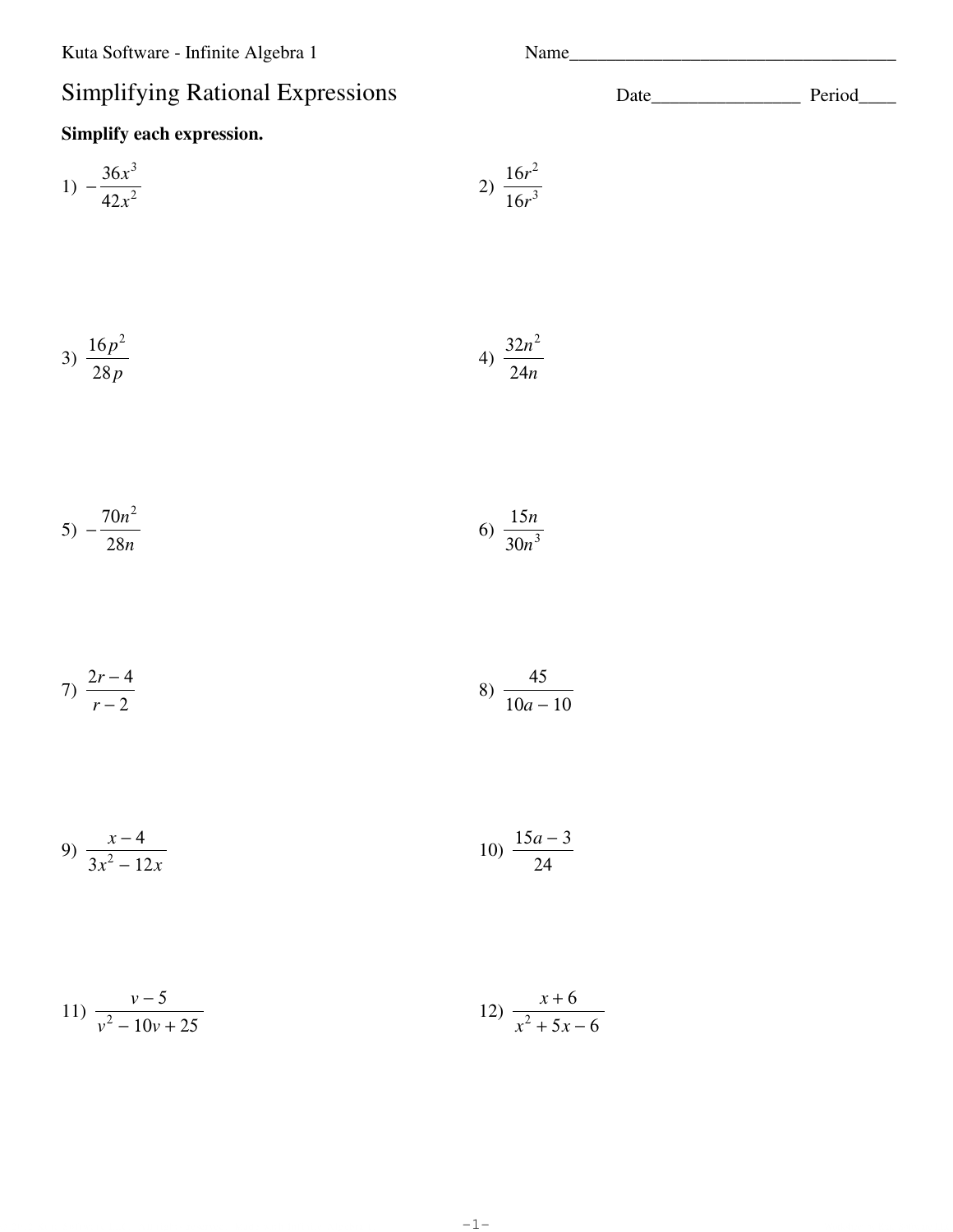13) 
$$
\frac{27}{27x+18}
$$
14) 
$$
\frac{v^2 - 7v - 30}{v^2 - 5v - 24}
$$

15) 
$$
\frac{x^2 + 8x + 12}{x^2 + 3x - 18}
$$
16) 
$$
\frac{x^2 - 11x + 18}{x^2 + 2x - 8}
$$

17) 
$$
\frac{b^2 + 3b - 28}{b^2 - 49}
$$
18) 
$$
\frac{v^2 - 3v - 40}{v^2 - 11v + 24}
$$

19) 
$$
\frac{4n-4}{6n-20}
$$
 20) 
$$
\frac{v^2-5v-14}{v^2+4v+4}
$$

$$
21) \frac{6v^3 + 42v^2}{2v^2 + 26v + 84}
$$
\n
$$
22) \frac{x^3 - x^2 - 42x}{2x^2 - 20x + 42}
$$

$$
23) \frac{2v^2 + 10v - 48}{8v + 64}
$$
\n
$$
24) \frac{9x^2 + 81x}{x^3 + 8x^2 - 9x}
$$

$$
25)\ \frac{x^2 + 2x - 80}{2x^3 - 24x^2 + 64x} \qquad \qquad 26)\ \frac{3r^2 - 39r + 90}{r^2 - 3r - 70}
$$

 $-2-$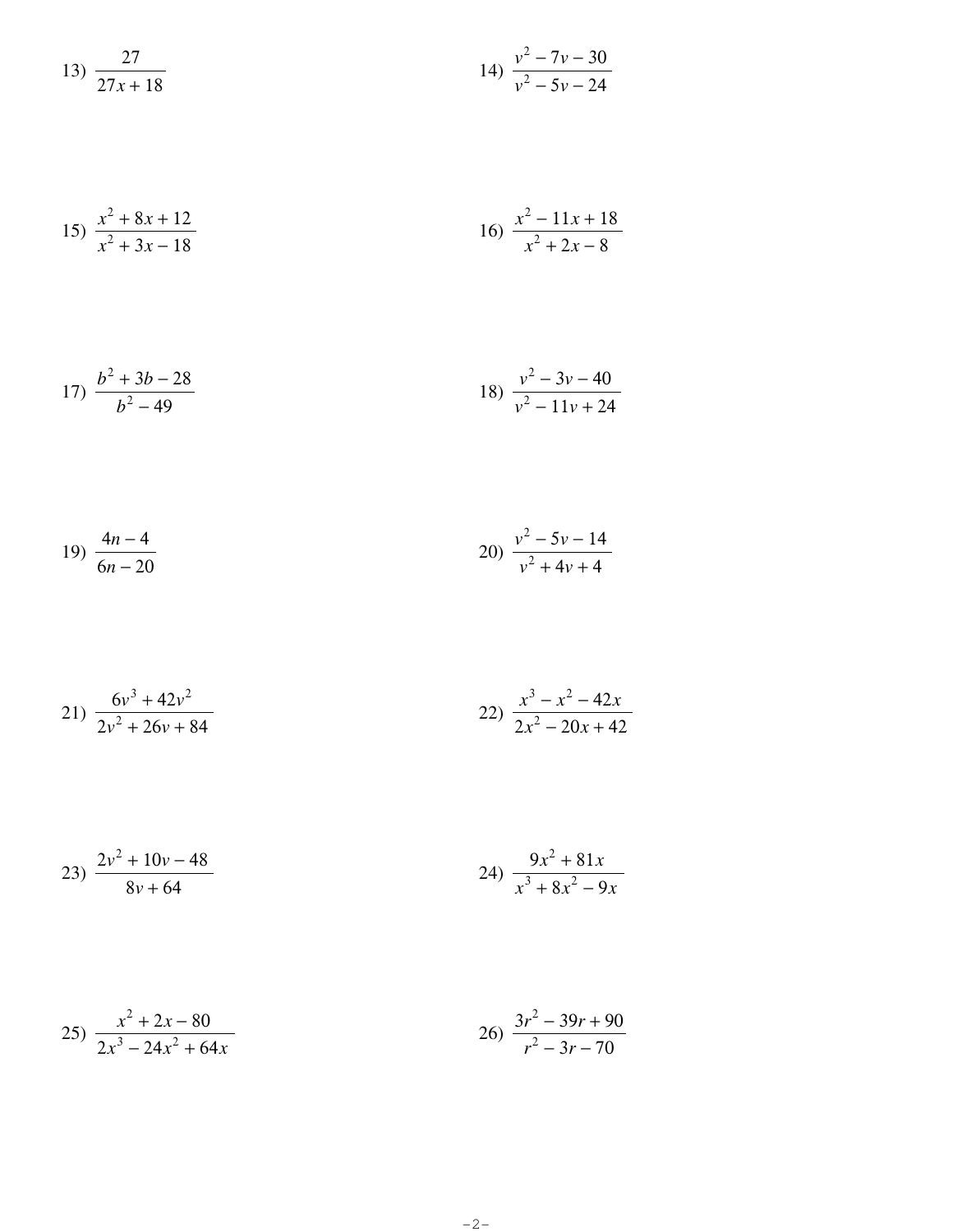## Sii

| <b>Simplifying Rational Expressions</b>         |                                               | Period |
|-------------------------------------------------|-----------------------------------------------|--------|
| Simplify each expression.                       |                                               |        |
| 1) $-\frac{36x^3}{42x^2}$<br>$-\frac{6x}{7}$    | 2) $\frac{16r^2}{16r^3}$<br>$\frac{1}{r}$     |        |
| 3) $\frac{16p^2}{28p}$<br>$\frac{4p}{7}$        | 4) $\frac{32n^2}{24n}$<br>$\frac{4n}{3}$      |        |
| 5) $-\frac{70n^2}{28n}$<br>$-\frac{5n}{2}$      | 6) $\frac{15n}{30n^3}$<br>$\frac{1}{2n^2}$    |        |
| 7) $\frac{2r-4}{r-2}$<br>$\overline{2}$         | 8) $\frac{45}{10a-10}$<br>$\frac{9}{2(a-1)}$  |        |
| 9) $\frac{x-4}{3x^2-12x}$<br>$\frac{1}{3x}$     | 10) $\frac{15a-3}{24}$<br>$\frac{5a-1}{8}$    |        |
| 11) $\frac{v-5}{v^2-10v+25}$<br>$\frac{1}{v-5}$ | 12) $\frac{x+6}{x^2+5x-6}$<br>$\frac{1}{x-1}$ |        |

 $-1-$